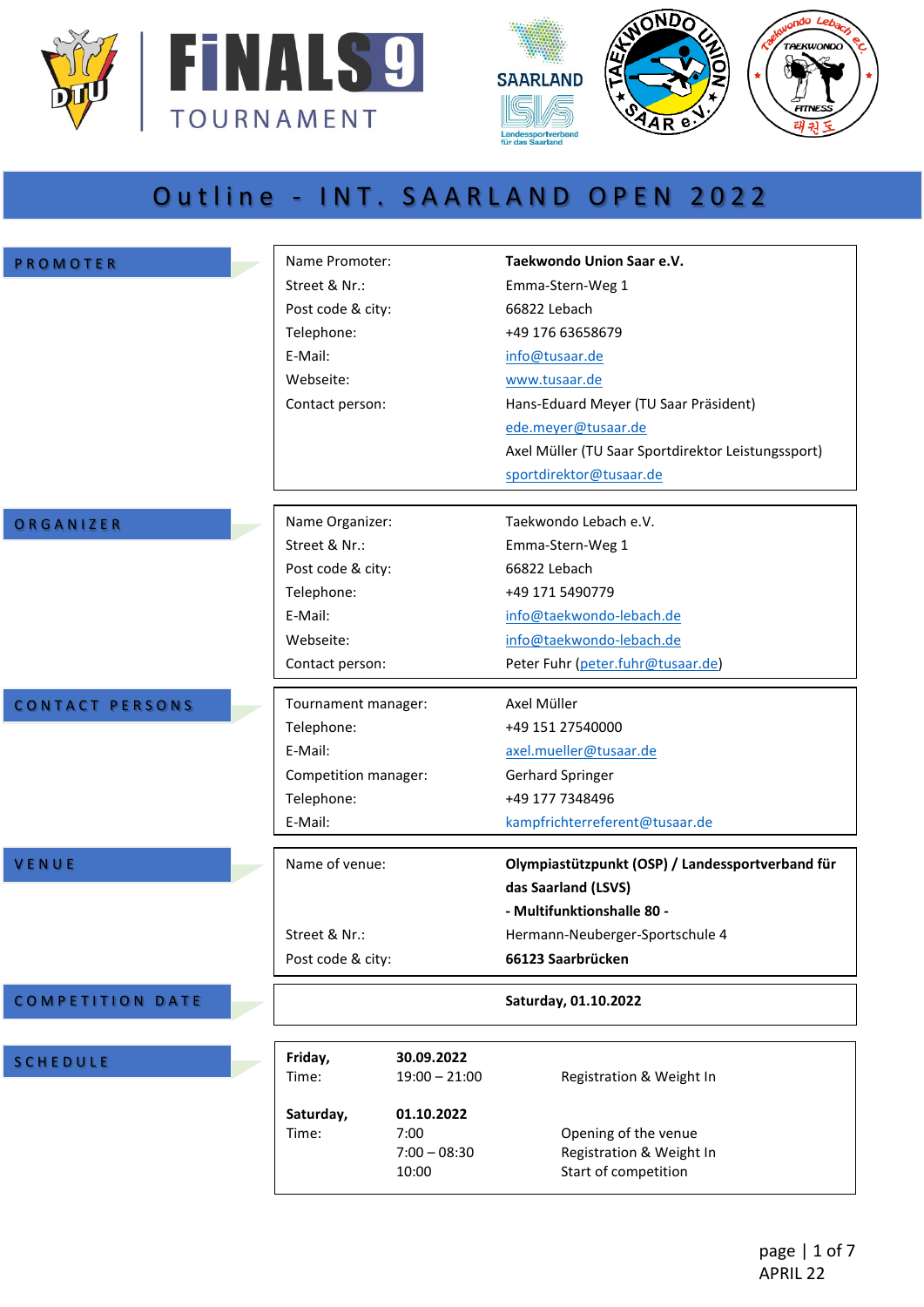



| <b>RULES &amp;</b><br><b>REGULATIONS</b> | Competition Rules (WOT) of the German Taekwondo Union (DTU) shall be applied.<br>Deviations from these competitions rules and special regulations in regard to the<br>competitons rules of the World Taekwondo (WT) require approval from the protest<br>committee at the competition day.<br>All participants must be affiliated members of the DTU, ETU or WT.                                                                                                                                                                                                                                                            |  |  |  |
|------------------------------------------|-----------------------------------------------------------------------------------------------------------------------------------------------------------------------------------------------------------------------------------------------------------------------------------------------------------------------------------------------------------------------------------------------------------------------------------------------------------------------------------------------------------------------------------------------------------------------------------------------------------------------------|--|--|--|
| <b>METHOD OF</b><br><b>COMPETITION</b>   | Single elimination system<br>3 rounds of 1,5 minutes with 30 Seconds break<br>(subject to change in accordance with the WOT)                                                                                                                                                                                                                                                                                                                                                                                                                                                                                                |  |  |  |
| AWARDING/ RESULTS                        | The Club and Team Awarding can be determined in conclusion of individual results, as<br>following:<br>- 1 point for the start of each competitor,<br>- 1 point for the victory of each fight,<br>- 120 points for 1. place,<br>- 50 points for 2. place,<br>- 20 points for 3. place,<br>- 50 points for uncontested fights<br>Should two or more Teams have the same amount of points, the result will be determined<br>according to the numbers of Gold, Silver and Bronze medals at first. Afterwards according<br>to the numbers of participants and thereafter according to more points in higher weight<br>divisions. |  |  |  |
| PROTECTOR SCORING<br><b>SYSTEM</b>       | Protector and Scoring System:<br>Daedo                                                                                                                                                                                                                                                                                                                                                                                                                                                                                                                                                                                      |  |  |  |
| <b>VIDEO REPLAY</b>                      | <b>IVR-System from DTU</b><br>Video Replay System:                                                                                                                                                                                                                                                                                                                                                                                                                                                                                                                                                                          |  |  |  |
| ONLINE<br><b>REGISTRATION</b>            | All participants have to submit entry online and registration is only possible through the<br>following online registration system:<br>http://www.tpss.eu/                                                                                                                                                                                                                                                                                                                                                                                                                                                                  |  |  |  |
| <b>ENTRY DEADLINE</b>                    | Entry deadline for regular registration period is<br>Sat, 24.09.2022, 23:59<br>Entry deadline for late registration period is<br>Wed, 28.09.2022, 23:59<br>Entry submission after this date will not be accepted under any circumstances.                                                                                                                                                                                                                                                                                                                                                                                   |  |  |  |
| ENTRY FEES                               | Entry fee per participant within regular registration period until 24.09.2022:<br>40,00€<br>Entry fee per participant for late registration period from 25.09.2022:<br>50,00€<br>Entry fee per participant for onsite payment:<br>60,00€<br>Entry fee must be paid in case of the cancellation of participating athletes after the<br>deadline for regular registration period or no-show.                                                                                                                                                                                                                                  |  |  |  |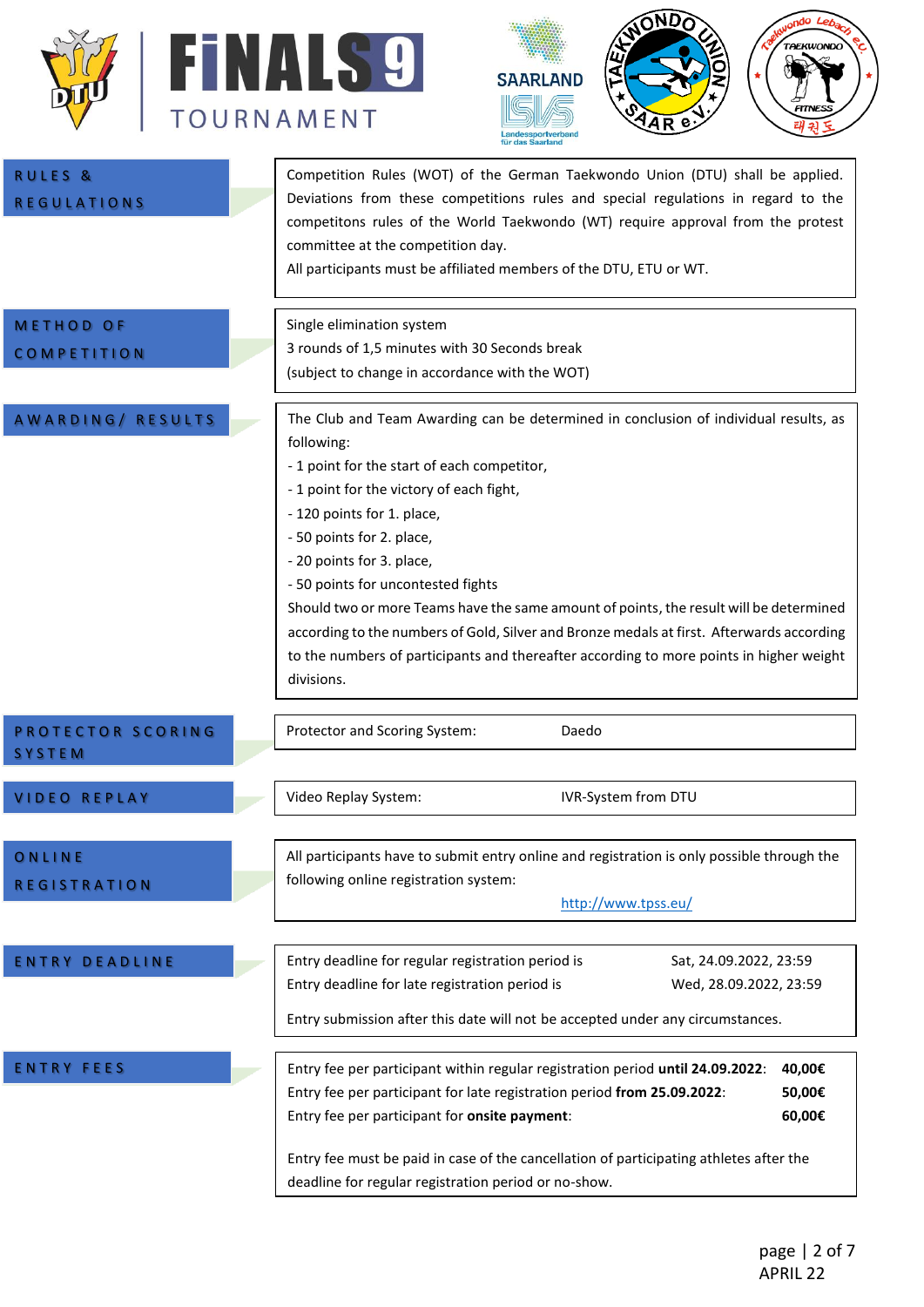



| <b>BANKDETAILS</b>      | Name of recipient:              | Taekwondo Union Saar e.V.           |
|-------------------------|---------------------------------|-------------------------------------|
|                         | IBAN:                           | DE37 5909 2000 1039 0700 02         |
|                         | BIC:                            | GENODE51SB2                         |
|                         | Account:                        | Vereinigte Volksbank Saarlouis      |
|                         | Payment reference:              | Finals 9 Saarland 2022 + "CLUBNAME" |
|                         |                                 |                                     |
| <b>MAX NR OF</b>        |                                 |                                     |
| - - - - - - - - - - - - | Maximum number of participants: | 400                                 |

# A G E G R O U P S

P A R T I C I P A N T S

| <b>AGE GROUP</b>                                                                                                          | <b>YEAR</b>   | AGE                                              |
|---------------------------------------------------------------------------------------------------------------------------|---------------|--------------------------------------------------|
| Senior                                                                                                                    | from 2005     | from 17 years                                    |
| Junior A                                                                                                                  | $2005 - 2007$ | $15 - 17$ years                                  |
| Junior B                                                                                                                  | $2008 - 2010$ | $12 - 14$ years                                  |
| Junior C                                                                                                                  | $2011 - 2013$ | $09 - 11$ years                                  |
| Junior D                                                                                                                  | $2014 - 2015$ | $07 - 08$ years                                  |
| ______<br>the contract of the contract of the contract of the contract of the contract of the contract of the contract of |               | $\sim$ $\sim$ $\sim$ $\sim$ $\sim$ $\sim$ $\sim$ |

Participants may only compete as a junior or as a senior. Competing in both categories (juniors and seniors) is not allowed!

#### C L A S S I F I C A T I O N

WEIGHT DIVISIONS

| <b>AGE GROUP</b> | <b>CLASSIFICATION</b> | <b>KUP GRADE</b> |
|------------------|-----------------------|------------------|
| <b>Seniors</b>   | CAT I                 | from 4. Kup      |
| <b>Seniors</b>   | CAT II                | $9. - 5.$ Kup    |
| Junior A         | CAT I                 | from 4. Kup      |
| Junior A         | CAT II                | $9. - 5.$ Kup    |
| Junior B         | CAT I                 | from 4. Kup      |
| Junior B         | CAT II                | $9. - 5.$ Kup    |
| Junior C         | CAT I                 | from 4. Kup      |
| Junior C         | CAT II                | $9. - 5.$ Kup    |
| Junior D         | CAT I                 | from 4. Kup      |
| Junior D         | <b>CAT II</b>         | $9. - 5.$ Kup    |

| <b>AGE GROUP</b>                                                                            | <b>WEIGHT DIVISIONS IN KG</b> |        |       |       |       |       |       |       |       |       |
|---------------------------------------------------------------------------------------------|-------------------------------|--------|-------|-------|-------|-------|-------|-------|-------|-------|
| Senior M                                                                                    | $-54$                         | $-58$  | -63   | -68   | $-74$ | -80   | $-87$ | $+87$ |       |       |
| Senior F                                                                                    | -46                           | $-49$  | $-53$ | $-57$ | $-62$ | $-67$ | $-73$ | $+73$ |       |       |
| Junior A M                                                                                  | -45                           | -48    | $-51$ | $-55$ | $-59$ | -63   | -68   | $-73$ | $-78$ | $+78$ |
| Junior A F                                                                                  | -42                           | -44    | $-46$ | $-49$ | $-52$ | $-55$ | $-59$ | -63   | $-68$ | $+68$ |
| Junior B M                                                                                  | $-33$                         | $-37$  | $-41$ | $-45$ | $-49$ | $-53$ | $-57$ | $-61$ | -65   | $+65$ |
| Junior B F                                                                                  | $-29$                         | $-33$  | $-37$ | $-41$ | $-44$ | $-47$ | $-51$ | $-55$ | -59   | $+59$ |
| Junior C M                                                                                  | $-27$                         | $-29$  | $-32$ | $-35$ | -39   | $-43$ | $-47$ | $-52$ | $-57$ | $+57$ |
| Junior C F                                                                                  | $-27$                         | $-29$  | $-32$ | $-35$ | $-39$ | $-43$ | $-47$ | $-52$ | $-57$ | $+57$ |
| Junior D M                                                                                  | $-22$                         | $-24$  | $-26$ | $-29$ | $-32$ | $-35$ | $-38$ | $-41$ | $-45$ | $+45$ |
| Junior D F                                                                                  | $-22$                         | $-24$  | $-26$ | $-29$ | $-32$ | $-35$ | $-38$ | $-41$ | $-45$ | $+45$ |
| The changing of weight divisions after the registration period is possible on site at weigh |                               |        |       |       |       |       |       |       |       |       |
| in. Service charge:                                                                         |                               | 15,00€ |       |       |       |       |       |       |       |       |

#### page | 3 of 7 APRIL 22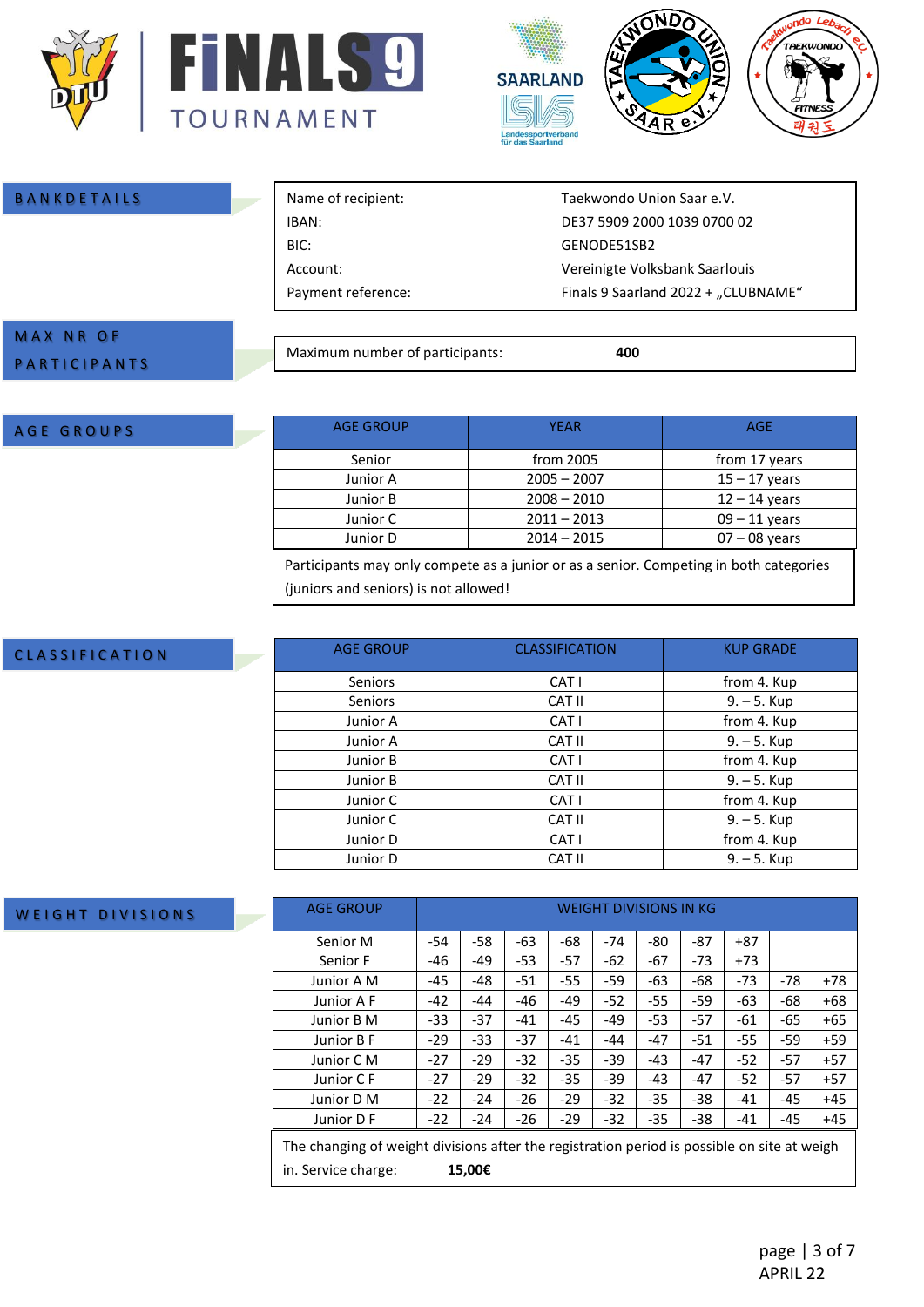



| <b>IDENTIFICATION</b>                  | According to the rules & regulations of the German Taekwondo Union all competitors<br>need to have a valid passport.<br>Only members of national federation's affiliation with the ETU are allowed to compete.<br>For countries without any federation being member of the ETU, affiliation with WT is<br>necessary. Upon onsite registration, the contestants must prove their memberships by<br>means of a valid license. |
|----------------------------------------|-----------------------------------------------------------------------------------------------------------------------------------------------------------------------------------------------------------------------------------------------------------------------------------------------------------------------------------------------------------------------------------------------------------------------------|
| COACHES                                | 1 coach for every 4 competitors has free admission. A maximum of 4 coaches per team is<br>allowed. Coaches must be registered on TPSS. The minimum age for a coach must be 18<br>years old and the coach is only allowed in sportswear & sports shoes with non-marking<br>outsoles. A towel must be carried.                                                                                                                |
| <b>REFEREES</b>                        | A quota of at least 50% of all referees should be International or National referees. A<br>quota of 50% or less of all referees can be regional referees.                                                                                                                                                                                                                                                                   |
|                                        | Registration for international referees under kampfrichterreferent@tusaar.de                                                                                                                                                                                                                                                                                                                                                |
| <b>PROTEST</b><br>COMMITTEE            | The Protest Committee, at least three (3) members, will be appointed by the competition<br>manager (referee director) and chairmen of the committee prior to the start of the<br>competition and should ideally consists of:<br>Competition manager (referee director), Chairmen<br>٠<br>DTU Technical Delegate<br>TU Saar Sports director for competitive sports                                                           |
| DECLARATION OF<br>CONSENT              | All competitors who are minor (under legal age of 18 years) at the day of the tournament<br>need a declaration of consent by a legal guardian which must be brought to the<br>tournament and presented on request.                                                                                                                                                                                                          |
| <b>PROTEST</b>                         | Only the official coach is allowed to protest immediately after the end of the contest. A<br>protest fee need to be paid for each protest. The decision of protest committee<br>(chairman) is final. The protest fee will be returned if the protest was found valid.<br>Protest fee:<br>50,00€                                                                                                                             |
| <b>LIABILITY</b><br><b>DECLARATION</b> | Every person participates at their own risk. With the registration, each contestant or their<br>legal guardian agrees explicitly to the exclusion of liability. Promoter and Organizer do<br>not assume liability for any damage to persons or property!                                                                                                                                                                    |
| DATA PROTECTION                        | With the registration the participants agree to the storage, processing and use of personal<br>data, but only if necessary for association/federation purposes.                                                                                                                                                                                                                                                             |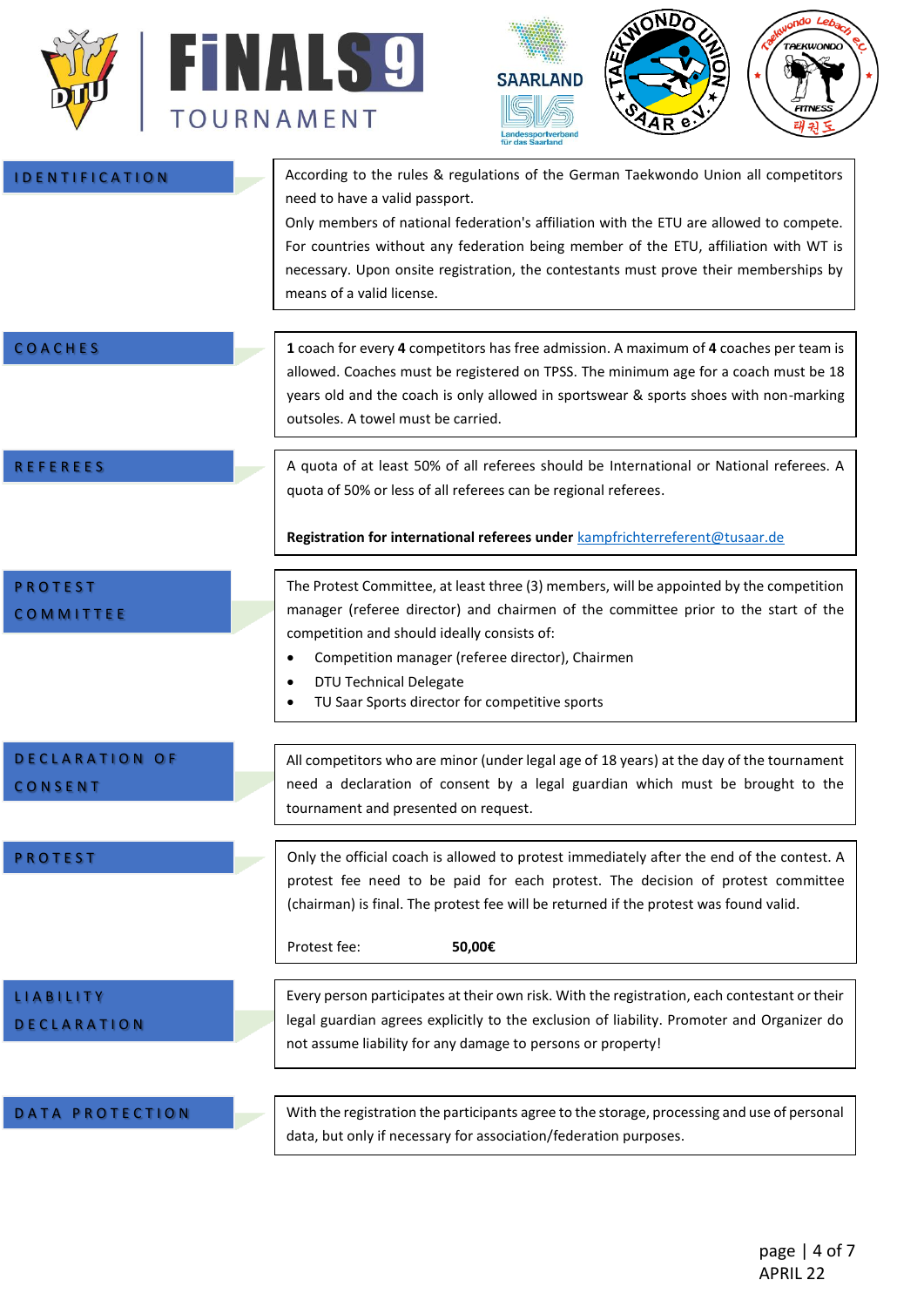



A N T I D O P I N G WITH STATE  $\sim$  With the participation the competitor accepts the agreement with the NADA/WADA Info: [www.nada.de](http://www.nada.de/)

> All participants accept the NADA Code at it latest version (2021), and with their participation they agree to the application of the Antidoping regulations.

#### A W A R D S **Individual awards:**

1. – 3. Place: medal

Team Awards:

1. – 3. Place: trophy

#### TIMETABLE (SUBJECT TO CHANGE)

| <b>DATE</b>          | <b>TIME</b>     | <b>EVENT</b>             | <b>PLACE</b>               |
|----------------------|-----------------|--------------------------|----------------------------|
| Friday, 30.09.2022   | $19:00 - 21:00$ | Registration & Weight In | OSP Saarbrücken - Halle 80 |
| Saturday, 01.10.2022 | 7:00            | Opening of the venue     | OSP Saarbrücken – Halle 80 |
|                      | $7:00 - 8:30$   | Registration & Weight In | OSP Saarbrücken – Halle 80 |
|                      | 9:00            | Referee Meeting          | OSP Saarbrücken - Halle 80 |
|                      | 9:30            | Coach Meeting            | OSP Saarbrücken - Halle 80 |
|                      | 10:00           | Start of competitions    | OSP Saarbrücken - Halle 80 |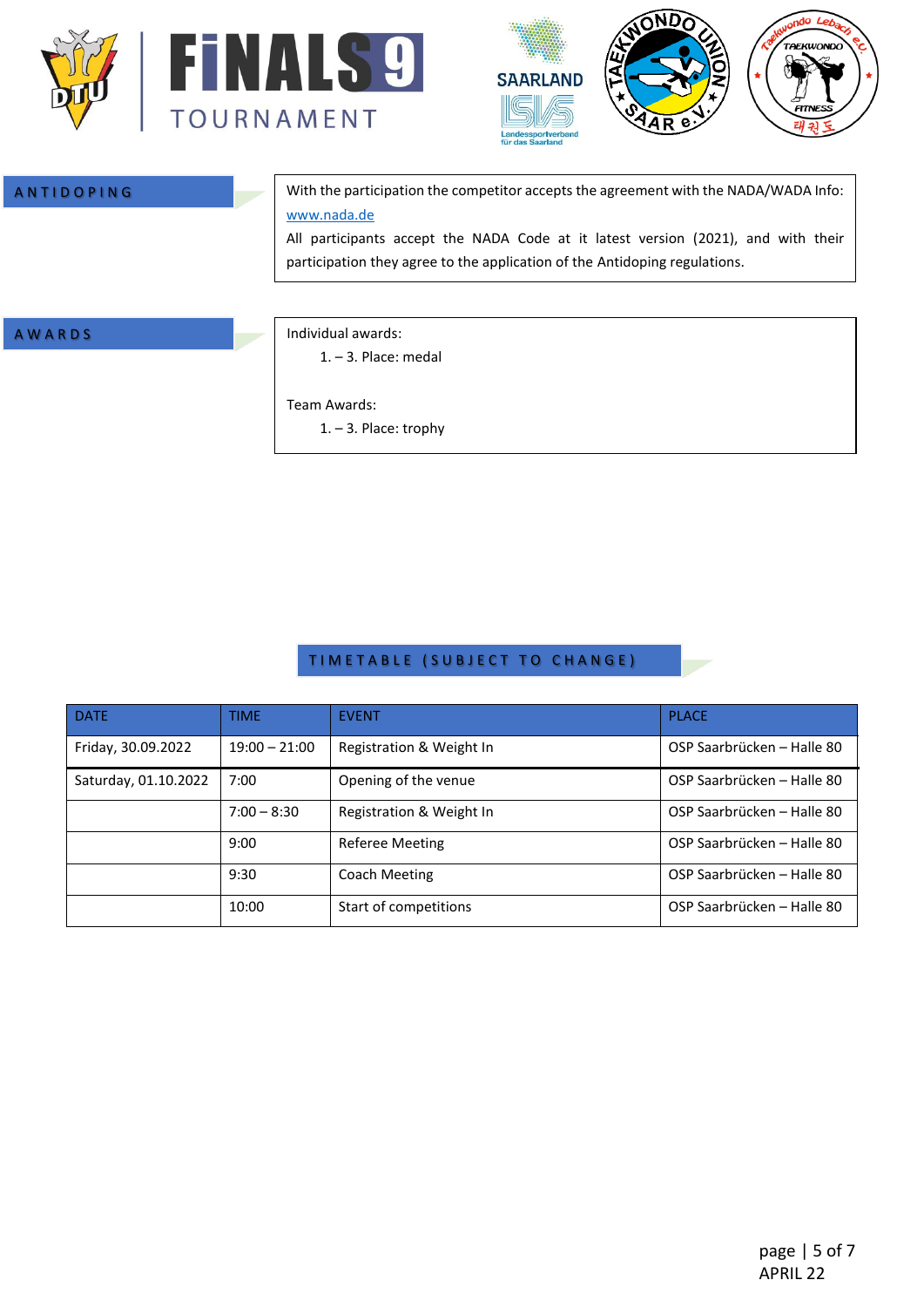



### **Declaration of consent from the parent or legal guardians for minor participant**

The declaration of consent must be delivered unrequested during the registration (weight in). Without it, the participation on this tournament is not possible.

a) My name is:

b) I live in:

- c) I am the legal guardian of:
	- a. (First name, last name)
	- b. (living in)

d) Herewith I agree, that the athlete named in c) participates at the following championship:

Finals 9 Tournament "Int. Saarland Open Kampf 2022" on Saturday, 01.10.2022 in 66123 Saarbrücken

- I have read the competition conditions which are according to rules and regulation of German Taekwondo Union (DTU).
- I have read the outline of the championship and all of the items of this outlines are known for me.
- I recognize explicitly all the points of the outline.
- In particular, I recognize unconditionally the liability of the organizer.
- I agree that the athlete named in c) can be placed in the next higher weight class.
- I assure that the athlete named in c) is participating in perfect health condition in the tournament. I expressly certify this in accordance with § 5.2.3 of the WOT of the DTU.

Place, Date **Signature of legal guardians**